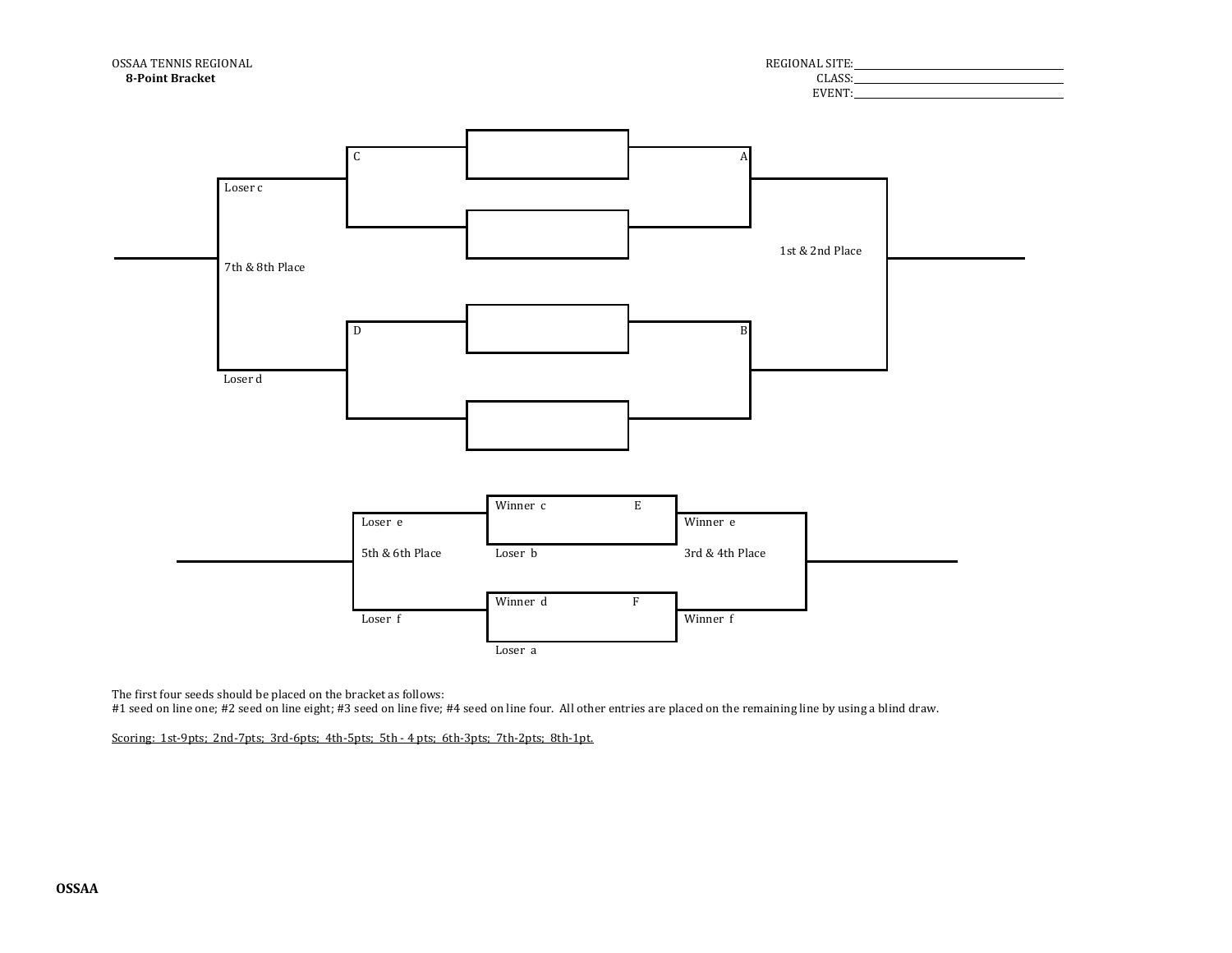

The first four seeds should be placed on the bracket as follows: #1 seed on line one; #2 seed on line sixteen; #3 seed on line 9; #4 seed on line eight. All other entries are placed on the remaining lines by using a blind